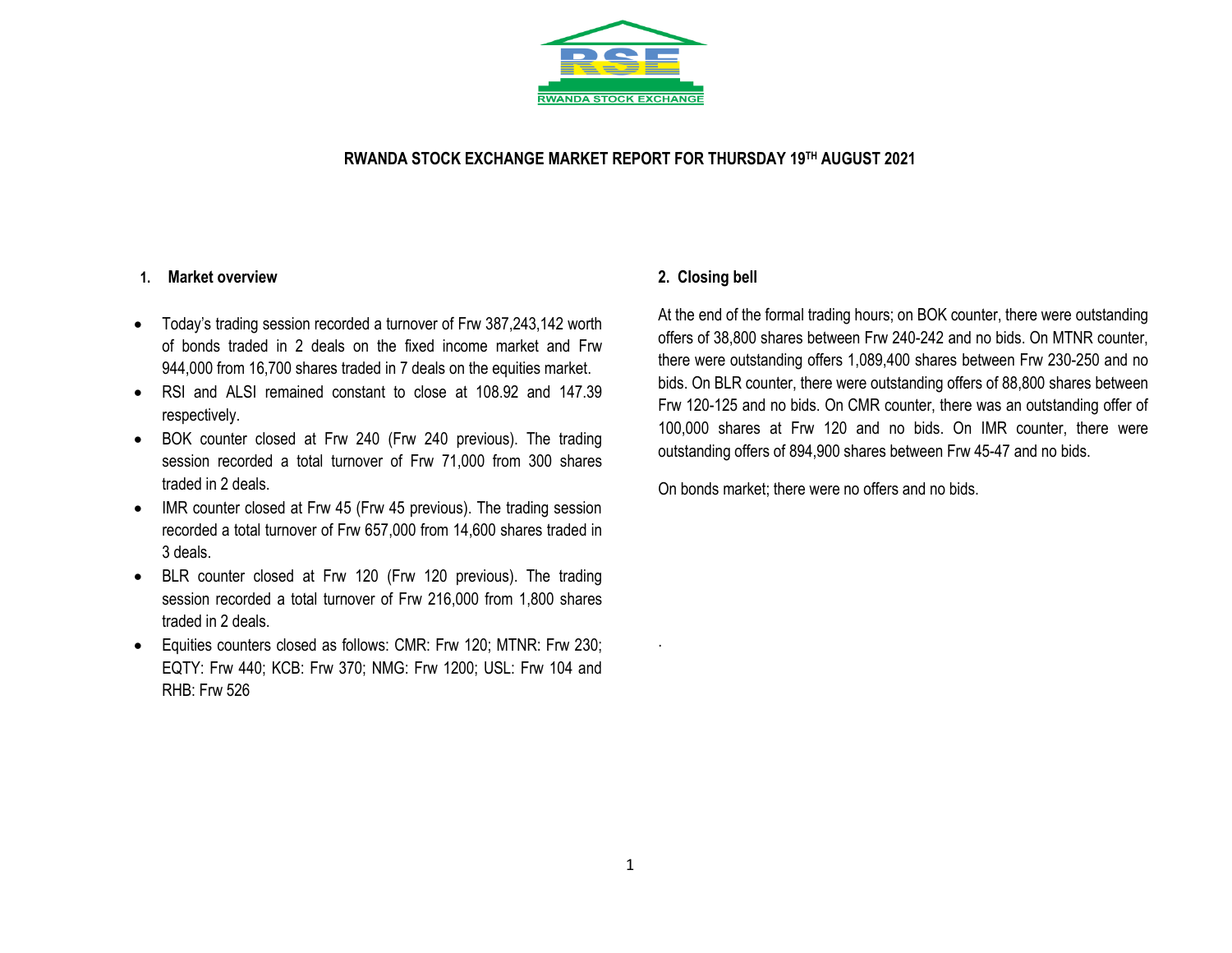# **3. Equities Market on 19/08/2021**

| <b>ISIN-CODE</b>    | <b>Stock</b> |       | Past 12<br>months<br><b>High</b><br>Low | <b>High</b> | Today's<br>session<br>Low | <b>Closing</b> | Prev. | <b>Change</b> | <b>Volume</b> | <b>Value</b> |
|---------------------|--------------|-------|-----------------------------------------|-------------|---------------------------|----------------|-------|---------------|---------------|--------------|
| RW000A1JCYA5        | <b>BOK</b>   | 260   | 225                                     | 240         | 235                       | 240            | 240   | $+0.00$       | 300           | 71,000       |
| RW000A1H63N6        | <b>BLR</b>   | 139   | 114                                     | 120         | 120                       | 120            | 120   | $+0.00$       | 1,800         | 216,000      |
| KE0000000380        | <b>NMG</b>   | 1,200 | 1,200                                   | 0.00        | 0.00                      | 0.00           | 0.00  | 0.00          | 0.00          | 0.00         |
| KE0000000315        | <b>KCB</b>   | 370   | 370                                     | 0.00        | 0.00                      | 370            | 370   | 0.00          | 0.00          | 0.00         |
| KE0000000489        | <b>USL</b>   | 104   | 104                                     | 0.00        | 0.00                      | 104            | 104   | 0.00          | 0.00          | 0.00         |
| KE0000000554        | <b>EQTY</b>  | 440   | 440                                     | 0.00        | 0.00                      | 440            | 440   | 0.00          | 0.00          | 0.00         |
| <b>RW000A2DN989</b> | <b>IMR</b>   | 90    | 42                                      | 45          | 45                        | 45             | 45    | $+0.00$       | 14,600        | 657,000      |
| ZAE000244737        | <b>RHB</b>   | 526   | 526                                     | 0.00        | 0.00                      | 526            | 526   | 0.00          | 0.00          | 0.00         |
| RW000A2QAPH5        | <b>CMR</b>   | 120   | 120                                     | 0.00        | 0.00                      | 120            | 120   | 0.00          | 0.00          | 0.00         |
| RW000A3CNNB4        | <b>MTNR</b>  | 269   | 230                                     | 0.00        | 0.00                      | 230            | 230   | 0.00          | 0.00          | 0.00         |

| <b>Market Status</b> |          |  |  |  |  |  |  |  |  |
|----------------------|----------|--|--|--|--|--|--|--|--|
| 08h50-08h59          | Pre-Open |  |  |  |  |  |  |  |  |
| 09h00-12h00          | Open     |  |  |  |  |  |  |  |  |
| 12h00-08h50          | Close    |  |  |  |  |  |  |  |  |

| <b>INDICES</b>                      | <b>Previous</b> | <b>Today</b> | <b>Points</b> | Change % |
|-------------------------------------|-----------------|--------------|---------------|----------|
| <b>RSI</b>                          | 108.92          | 108.92       | $+0.00$       | $+0.00$  |
| <b>ALSI</b>                         | 147.39          | 147.39       | $+0.00$       | $+0.00$  |
| <b>OTHER TRADING</b><br><b>STAT</b> |                 |              |               |          |
| <b>Shares traded</b>                | 3,500           | 16,700       | 13,200        | 377.14   |
| <b>Equity Turnover</b>              | 157,500         | 944,000      | 786,500       | 499.36   |
| <b>Number of deals</b>              | 1.00            | 7.00         | 6.00          | 600      |

| Exchange rate against Frw as at 19/08/2021 |                                    |        |         |  |  |  |  |  |  |
|--------------------------------------------|------------------------------------|--------|---------|--|--|--|--|--|--|
| Currency                                   | <b>Sell</b>                        | Buy    | Average |  |  |  |  |  |  |
|                                            |                                    |        |         |  |  |  |  |  |  |
| <b>USD</b>                                 | 1,000.55                           | 981.92 | 991.73  |  |  |  |  |  |  |
| <b>KES</b>                                 | 9.14                               | 8.96   | 9.05    |  |  |  |  |  |  |
| <b>UGS</b>                                 | 0.28                               | 0.27   | 0.28    |  |  |  |  |  |  |
| <b>BIF</b>                                 | 0.50                               | 0.49   | 0.49    |  |  |  |  |  |  |
| <b>TZS</b>                                 | 0.43                               | 0.42   | 0.42    |  |  |  |  |  |  |
| <b>ZAR</b>                                 | 66.60                              | 65.30  | 65.95   |  |  |  |  |  |  |
|                                            | <b>Market Capitalization (Frw)</b> |        |         |  |  |  |  |  |  |
|                                            | 3,757,981,918,396                  |        |         |  |  |  |  |  |  |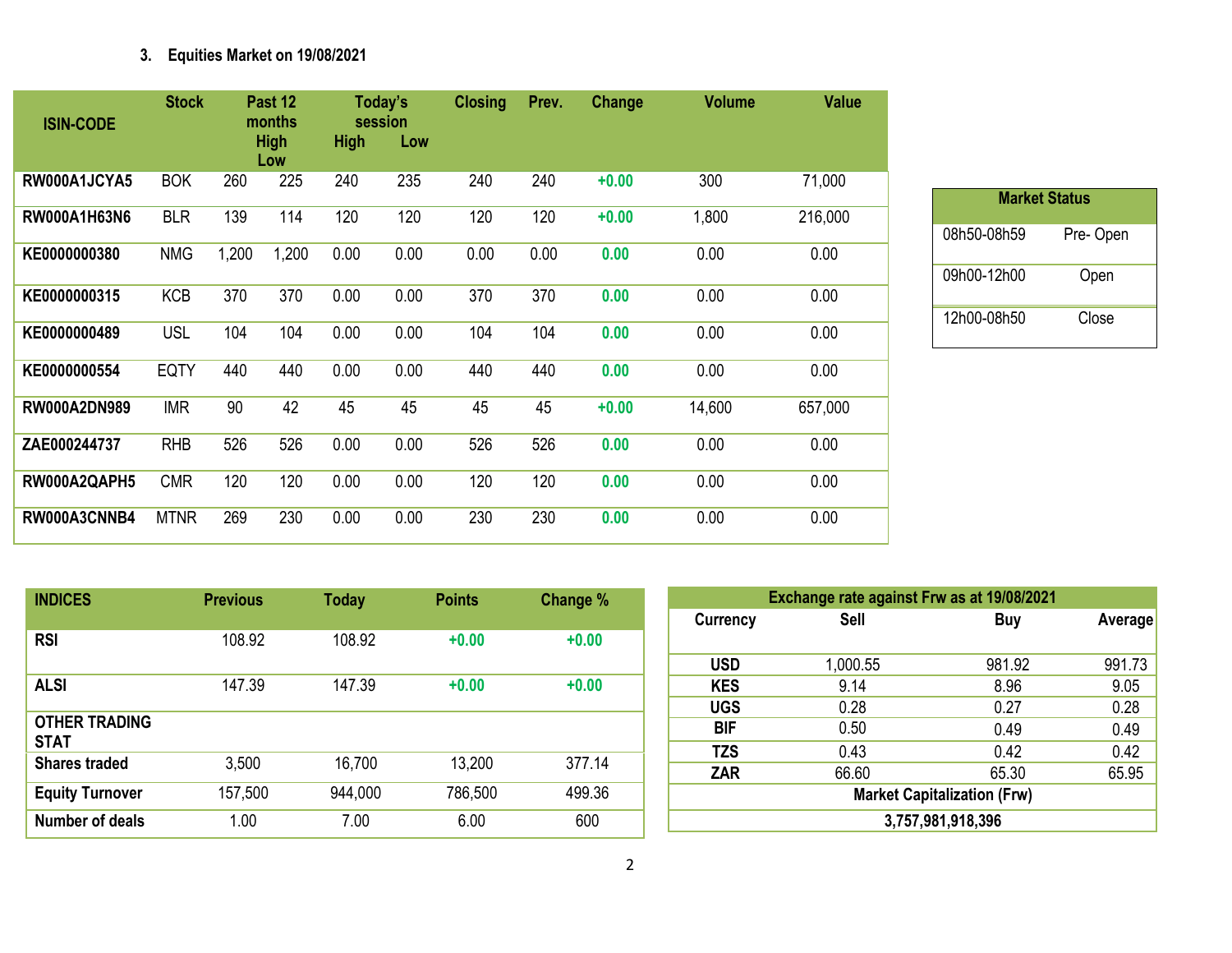**4. INDICES**



#### **5. Bond market on 19/08/2021**

### **A. Government bonds**

| <b>ISIN-CODE</b>    | <b>Status</b> | <b>Security</b> | <b>Maturity</b> | <b>Coupon rate</b> | Close.       | Prev.        | <b>Bids</b> | <b>Offers</b> | <b>Bond traded</b> |
|---------------------|---------------|-----------------|-----------------|--------------------|--------------|--------------|-------------|---------------|--------------------|
|                     |               |                 |                 |                    | <b>Price</b> | <b>Price</b> |             |               |                    |
| RW000A1ZTAM0        |               | FXD4/2014/7yrs  | 19/11/2021      | 12.475%            | 101          | 101          | 0.00        | 0.00          | 0.00               |
| <b>RW000A1Z2RJ7</b> |               | FXD2/2015/10yrs | 25/05/2025      | 12.925%            | 103          | 103          | 0.00        | 0.00          | 0.00               |
| RW000A182K48        |               | FXD2/2016/15Yrs | 09/05/2031      | 13.5%              | 103.5        | 103.5        | 0.00        | 0.00          | 0.00               |
| RW000A185V91        |               | FXD 3/2016/5Yrs | 20/08/2021      | 12.25%             | 102.5        | 102.5        | 0.00        | 0.00          | 0.00               |
| <b>RW000A19D0U5</b> |               | FXD1/2017/5Yrs  | 18/02/2022      | 12.375%            | 103.5        | 103.5        | 0.00        | 0.00          | 0.00               |
| <b>RW000A19JG53</b> |               | FXD2/2017/7Yrs  | 17/05/2024      | 12.675%            | 103.73       | 103.73       | 0.00        | 0.00          | 0.00               |
| <b>RW000A19NL84</b> |               | FXD3/2017/5Yrs  | 19/08/2022      | 12.200%            | 101.92       | 101.92       | 0.00        | 0.00          | 0.00               |
| <b>RW000A19S1Q4</b> | Re-opened     | FXD4/2017/7Yrs  | 15/11/2024      | 12.40%             | 100.5        | 100.5        | 0.00        | 0.00          | 0.00               |
| <b>RW000A19W8Z4</b> |               | FXD1/2018/5Yrs  | 17/02/2023      | 11.80%             | 106          | 106          | 0.00        | 0.00          | 0.00               |
| <b>RW000A19HS6</b>  | Re-opened     | FXD2/2018/10Yrs | 12/05/2028      | 12.50%             | 103.08       | 103.08       | 0.00        | 0.00          | 0.00               |
| RW000A194997        | Re-opened     | FXD3/2018/15Yrs | 05/08/2033      | 12.9%              | 105.56       | 105.56       | 0.00        | 0.00          | 0.00               |
| RW000A2RUZ00        |               | FXD4/2018/3Yrs  | 19/11/2021      | 11.150%            | 103          | 103          | 0.00        | 0.00          | 0.00               |
| RW000A2RYEG9        | Re-opened     | FXD1/2019/7Yrs  | 13/02/2026      | 11.850%            | 105.99       | 105.99       | 0.00        | 0.00          | 0.00               |
| <b>RW000A2R26W1</b> | Re-opened     | FXD2/2019/5Yrs  | 17/05/2024      | 11.300%            | 102.5        | 102.5        | 0.00        | 0.00          | 0.00               |